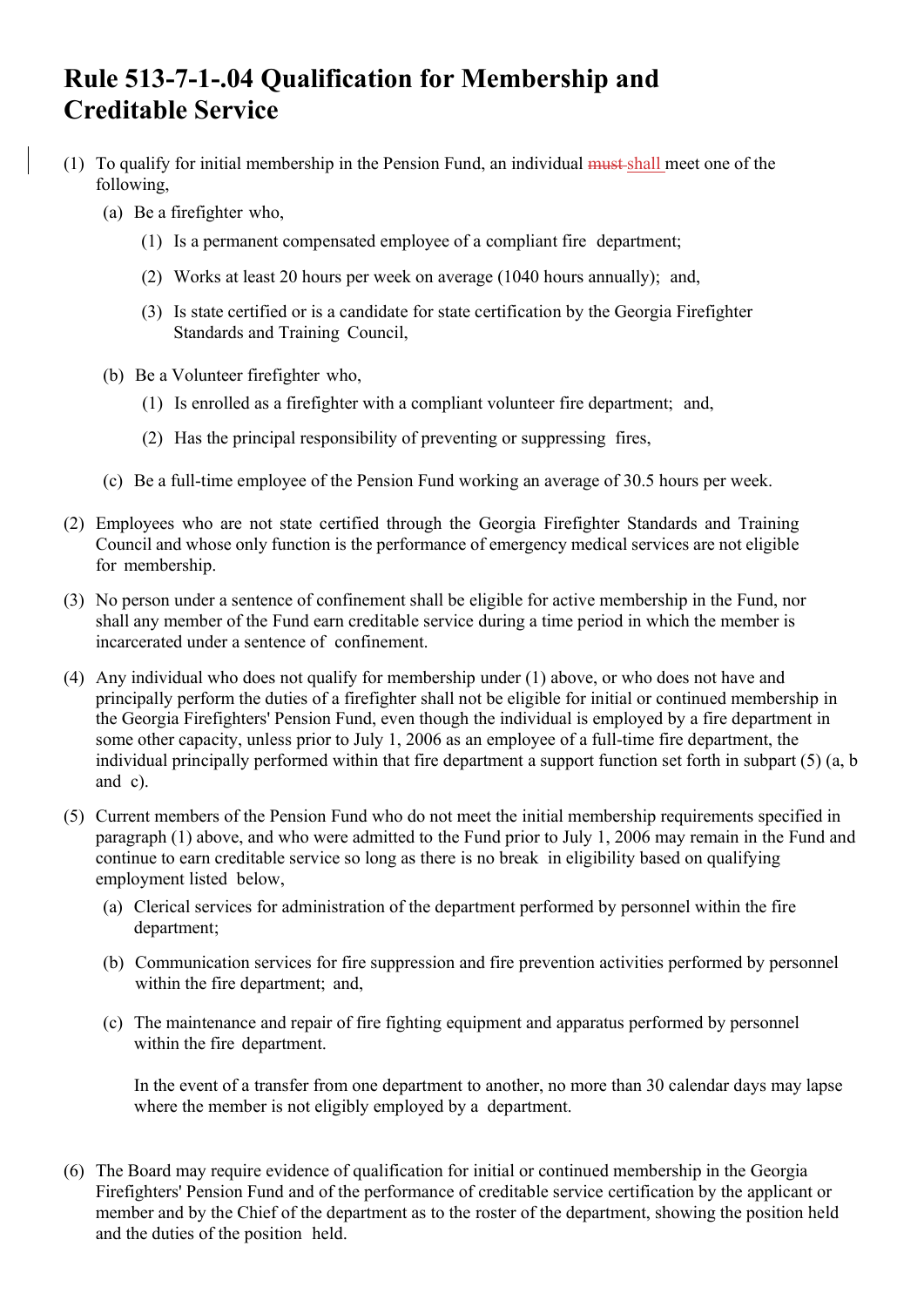- (a) For membership which requires state certification the Board shall verify through the Georgia Firefighter Standards and Training Council, department records, and other means, that qualifications are met.
- (b) For volunteer firefighters, the Board shall require annual affidavits from department chiefs that training and attendance requirements set forth in 513-7-1-.08 are met.
- (c) For part-time firefighters, the Board shall require annual affidavits from the department chiefs that requirements in 513-7-1-.08 are met.
- (d) For all others, the Board shall require an initial job description and periodically, on request, reaffirmation of fire support duties through inquiries of the employing fire department.
- (7) Creditable service may be earned by qualifying firefighters serving in a public fire department that serves a designated district provided all of the following are met;
	- (a) The fire department is financed by public appropriation or subscription and is not privately owned; and,
	- (b) The fire department has a current certificate of compliance issued by the Georgia Firefighter Standards and Training council; and,
	- (c) The fire department has been issued an ISO rating as a Class 9 or better under the current approved ISO rating schedule
	- (d) A volunteer fire department shall hold offer no less than  $8$  (eight) hours training/fire department activity in at least 10 (ten) months of a calendar year for any member of the department to earn creditable service for that year.
- (8) Credit for prior eligible service may be granted if the member satisfied the requirements for membership and creditable service in 513-7-1-.04 at the time such service was rendered. For the member to be eligible for the purchase of prior eligible service the department with which credit is being claimed shall must have met the requirements set forth above in 513-7-1-.04 (7).

A member shall be entitled to credit for up to ten years of prior eligible service, provided that such person satisfies the following requirements;

- (a) The member must shall file with the Board an application for such credit on forms prescribed by the Board,
- (b) Submit required documentation verifying that creditable service was earned; and,
- (c) Pay to the fund an amount sufficient to grant requested creditable service without creating any actuarially determined accrued liability against The Fund. This amount will be determined and provided by Fund Staff, based on the most recent tables provided by the actuary retained by the Board.

**Cite as Ga. Comp. R. & Regs. r. 513-7-1-.04 Authority: O.C.G.A. Sec. 47-7-23.** 

**History.** Original Rule entitled "Qualification for Membership and Creditable Service" adopted. F. Dec. 23, 1985; eff. July 30, 1981, as specified by the Agency.

- **Amended:** F. Nov. 20, 1990; eff. Dec. 10, 1990.
- **Amended:** F. Aug. 22, 1994; eff. Sept. 11, 1994.
- **Amended:** F. Dec. 29, 1999; eff. Jan. 18, 2000.
- **Amended:** F. Feb. 5, 2001; eff. Feb. 25, 2001.
- **Amended:** F. Aug. 20, 2009; eff. Sept. 9, 2009.
- **Amended:** F. Oct. 29, 2013; eff. Nov. 18, 2013. **Amended:** F. Aug. 10, 2015; eff. Aug. 30, 2015